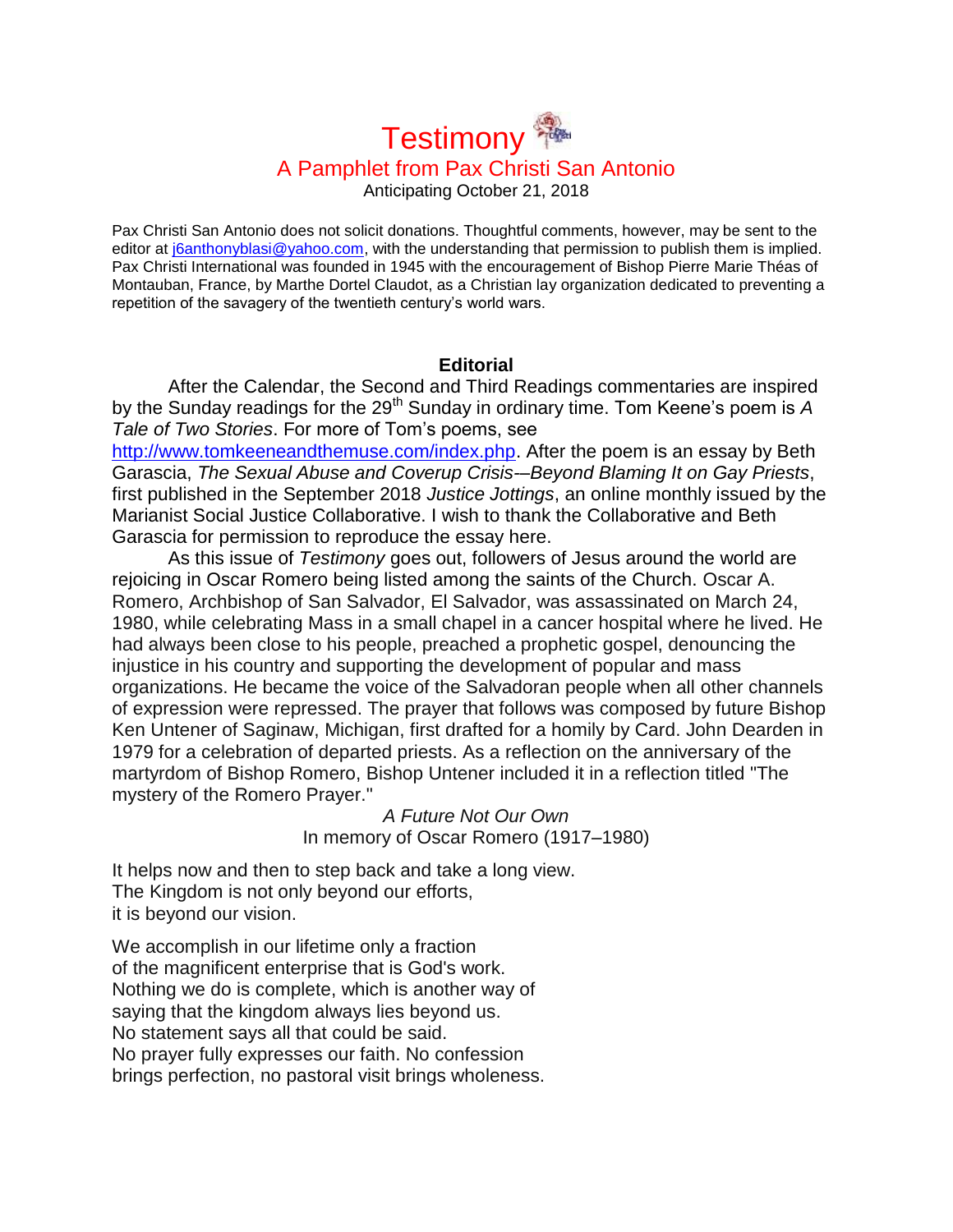No program accomplishes the Church's mission. No set of goals and objectives include everything.

This is what we are about. We plant the seeds that one day will grow. We water the seeds already planted knowing that they hold future promise. We lay foundations that will need further development. We provide yeast that produces effects far beyond our capabilities.

We cannot do everything, and there is a sense of liberation in realizing this.

This enables us to do something, and to do it very well.

It may be incomplete, but it is a beginning,

a step along the way, an opportunity for the Lord's grace to enter and do the rest.

We may never see the end results, but that is the difference between the master builder and the worker.

We are workers, not master builders, ministers, not messiahs. We are prophets of a future not our own.

# **Calendar**

# **In Austin**

Wednesday October 24, 5:30pm-7:00pm, Dr. Jennifer Graber, "The Catholic Encounter in 'Indian Country.'" Jones Global Events Center, St. Edward's University, 3001 S. Congress Avenue.

Thursday October 25, 5:00pm-6:30pm, Michael Lucas, "Low-Income Legal Assistance." Fleck Hall, St. Edward's University, 3001 S. Congress.

Thursday November 1, 5:00pm-6:30pm, Minh-Hien Nguyen on the Journey to Being American. Fleck Hall, St. Edwrd's University, 3001 S. Congress. Parking permits at <https://www.stedwards.edu/contact-us/main-campus-united-states>

Thursday November 8—Saturday November 10, Blandy Lectures: Journalist Ray Suarez on the U.S. majority minority future, and faculty lectures on "Gender and Sexual Orientation in the 21<sup>st</sup> Century." Episcopal seminary of the Southwest, 501 E. 32<sup>nd</sup> St.: \$125 for the full program, free for the Ray Suarez lecture only (7:30pm Nov. 8, Knapp Auditorium; registration required). Information: [gaylen.mahoney@ssw.edu](mailto:gaylen.mahoney@ssw.edu) or 512-474-4133, ext. 333.

Friday November 16, 12:00pm-1:00pm, Discussion, "the Ethics of peace— Remembering WWI." Fleck Hall 305, St. Edward's University, 3001 S. Congress.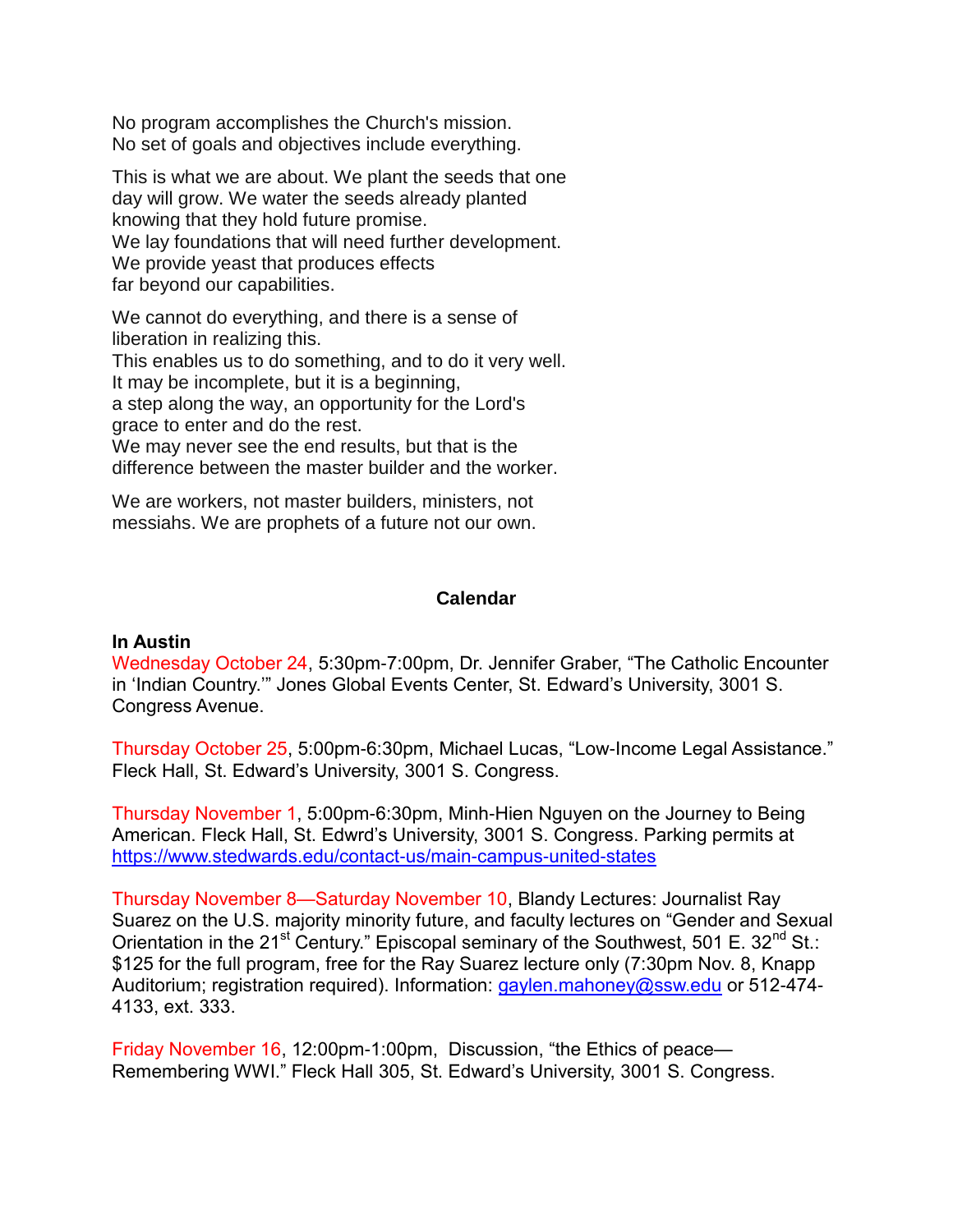# **In Dallas**

Monday October 15, 12:00pm-1:30pm, Susan Hayward (U.S. Institute for Peace), "Women, Religion and Peacebuilding: Illuminating the Unseen." Venue TBA at Southern Methodist University. Free, but reservations required: [tower@smu.ed](mailto:tower@smu.ed) or Bora Laci 214-768-4716.

Monday October 15, 5:30pm-8:30pm, Harold Ricinos and Pamela Metzger, An Interdisciplinary Dialogue: The ABC's of Theology and Criminal Justice Reform and How They Impact the Lives of School Children of Color. Elizabeth Perkins Prothro Hall, Perkins School of Theology, 5901 Bishop Blvd.

Thursday October 18, 5:30pm-7:30pm. Robert Kagan (Brookings) on his book *The Jungle Grows Back: America and Our Imperiled World*, which discusses threats to world order. Southern Methodist University, Crum Auditorium, James M. Collins Executive Education Center, 3150 Binkley Avenuye. Free, but registration required: whoozin/YEH-M3N-6QW7/RSVP. For information: Bora Laci 214-768-4716.

# **In Houston**

Wednesday October 17, 6:00pm-7:30pm, World Religions and Health: Christianity. Rev. John T. Graham, M.D. \$25.00, dinner included; register at [https://events.r20.constantcontact.com/register/eventReg?oeidk=a07efn034uidefb910a](https://events.r20.constantcontact.com/register/eventReg?oeidk=a07efn034uidefb910a&oseq=&c=&ch) [&oseq=&c=&ch=](https://events.r20.constantcontact.com/register/eventReg?oeidk=a07efn034uidefb910a&oseq=&c=&ch) . Institute for Spirituality and Health, 8100 Greenbriar #300. Information: Cyrus Wirls 713-797-0600.

Wednesday October 24, 6:00pm-7:30pm, World Religions and Health: Hinduism, Venugopal Menon, M.D. \$25.00, dinner included; register at [https://events.r20.constantcontact.com/register/eventReg?oeidk=a07efn034uidefb910a](https://events.r20.constantcontact.com/register/eventReg?oeidk=a07efn034uidefb910a&oseq=&c=&ch) [&oseq=&c=&ch=](https://events.r20.constantcontact.com/register/eventReg?oeidk=a07efn034uidefb910a&oseq=&c=&ch) . Institute for Spirituality and Health, 8100 Greenbriar #300. Information: Cyrus Wirls 713-797-0600.

Tuesday October 24, 7:00pm-9:00pm. Documentary film, *Waste Land*, follows artist Vik Muniz from Brooklyn to the world's largest garbage dump outside Rio de Janiero. Rice Media Center (close to campus entrance 8), Rice University, 6100 Main.

Thursday November 1, 7:00pm, Very Rev. Barkley S. Thompson (Christ Church Cathedral), Rabbi Oren J. Hayon, and Rev. Dr. Steve Walls (South Main Baptist Church), on politics through the lens of faith. 100 Herring Hall, Rice University, 6100 Main Street.

# **In San Antonio**

Sunday October 14, 3:00pm-6:00pm, Celebration and thanksgiving of the Canonization of Oscar Romero of El Salvador. Archbishop Gustavo García-Siller and Rev. Juan Carlos. Christ the King Catholic Church, 2610 Perez (outdoors, bring lawn chairs and if needed umbrella).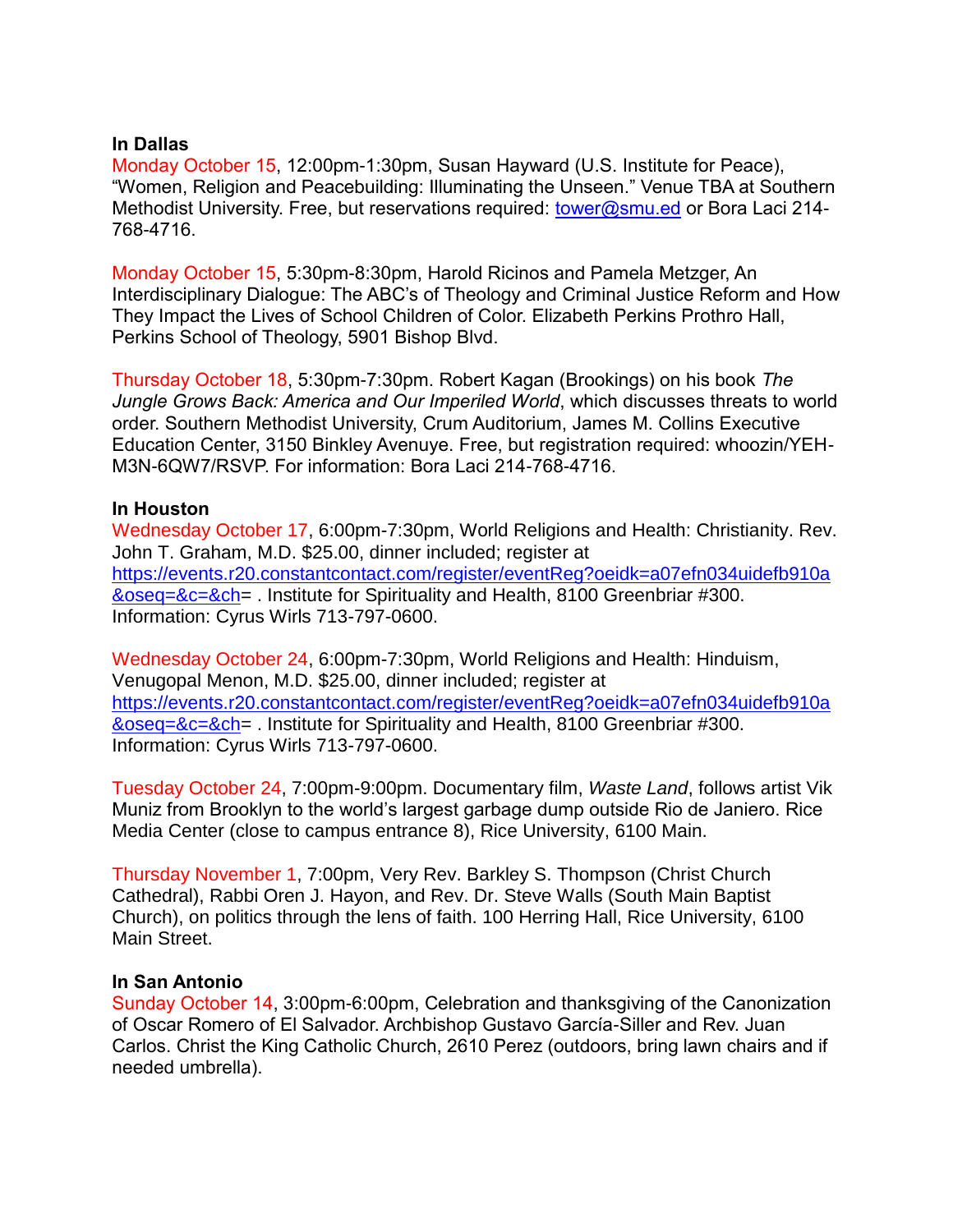Friday October 19, 6:30pm (doors open at 6:00), 5<sup>th</sup> Annual Night of Hope Gala, benefit for children in Gaza (Middle East Children's Alliance), sponsored by Jewish Voice for Peace San Antonio. St. Mark's Episcopal Church, 315 E. Pecan St. Purchase tickets (\$50.00) and parking pass at [https://www.ticketsource.us/nightofhope5.](https://www.ticketsource.us/nightofhope5)

Wednesday October 24, 7:00pm, play, "The Line in the Sand: Stories from the US/Mexico Border about Immigration," followed by panel discussion. Concert Hall, University of the Incarnate Word, 4301 Broadway.

Thursday October 25, 7:30pm-9:00pm, Gretchen Daily, "A New Business Model for People and Nature" (Trinity University Distinguished Scientists Lecture). Laurie Auditorium, Trinity University, 1 Trinity Place.

Monday October 29, 3:00pm-4:15pm, Jeanette M. Pierce and Sr. Martha Ann Kirk, "Stories and Creations for Peace: Sadako and a Thousand Paper Cranes." Student Engagement Center, University of the Incarnate Word, 4301 Broadway.

Monday October 29, 6:30pm-8:30pm, Civility: A Community Conversation, sponsored by Compassion SA, Office of the Mayor, and SoL Center. TriPoint Event Center 3233 N. St. Mary's

Monday October 31, Peace Day at the University of the Incarnate Word, Student Engagement Center 2050-52..

9:00am-10:15am, Sr. Martha Ann Kirk, "Making a Killing Off Killing."

10:30am-11:45am, and 7:00pm, Hope Frye, "Project Lifeline" (supplies for detained immigrant children).

12:00pm-1:15pm, Dr. Beth Senne-Duff and students, "FOOD: Health for You, for Developing Economies, and for the Planet" (lunch provided).

1:30pm-2:45pm, Moms Demand Action for Gun Sense in America, and Students Demand Action for Gun Sense in America.

3:00pm-4:15pm, Dr. Lopita Nath, "Peace Day Reflections on the Refugee Crisis"; Dr. Marc Piazolo, "Challenges of Refugee Resettlement in the United States"; Dr. Nürşen A. Zanca, "A Study into Economic Value of Urban Refugees in the U.S.: From Economic Burden to Economic Asset.

Information: http://www.uiw.edu/eccl/Special-Events/

Thursday November 1, 6:00pm-7:30pm, Dr. Jennifer Carlson, "The Everyday Politics of Guns in an Age of Decline." Buena Vista Room Theatre, UTSA Downtown, 501 Cesar E. Chavez Blvd.

Wednesday November 7, 7:00pm, John F. Haught, Ph.D. (Theology Dept., Georgetown University), "Evolution and Faith: What Is at Stake?" University Center, Conference Room A, St. Mary's University, One Camino Santa Maria.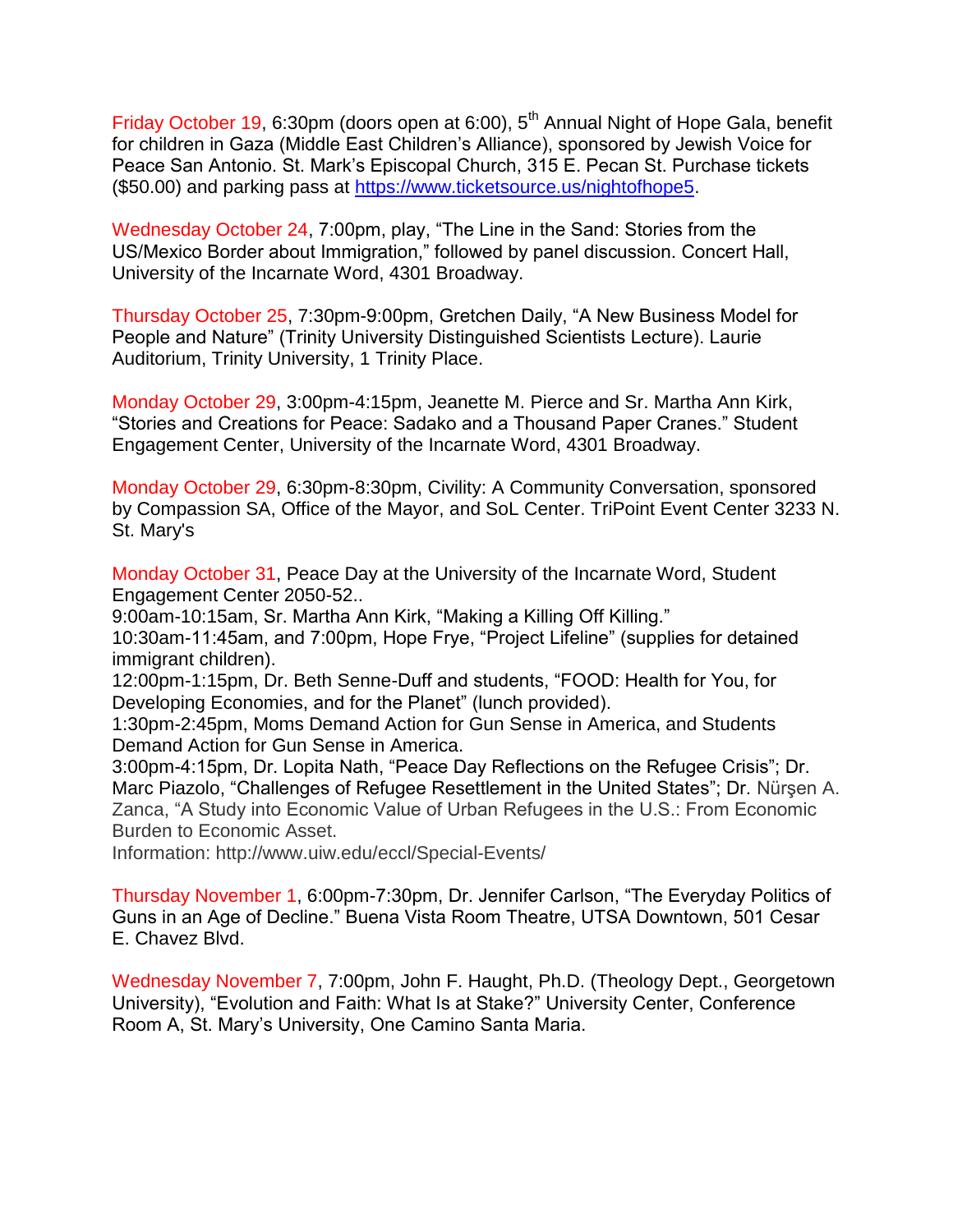#### **Second Reading** (Hebrews 4:14-16)

The reading is an unusually short one: "Having Jesus the son of God, then, a great high priest having gone through the heavens, let us hold fast to the confession; for we do not have a high priest incapable of sympathizing with our weaknesses, but one tested in all things, like us except for sin. Then with confidence let us approach the throne of grace, so that we may receive mercy and find grace for timely help."

The central affirmation of the Christian confession, as identified by the author of *Hebrews*, is that we may be confident that God, in the human Messiah, sympathizes with us. We have no need for anxiety, then, nor any reason to prove ourselves or proclaim ourselves righteous.

#### **Third Reading** (Mark 10.35-45)

"Teacher, we want you to do for us whatever we ask." The lectionary gives an option to leave this part of Mark's chapter out and to focus only on, "You know that those supposed to govern the nations lord it over them…." However, Mark places these together in the discourse about serving all. Perhaps there is an underlying unity in what Mark has joined together.

Prayer can be infantile and self-centered: "…do for us whatever we ask." Jesus recognizes an order of creation that cannot be readjusted without opposing the divine will that was expressed in creation in the first place: "...to sit at my right or the other honored side is not for me to grant, but for those for whom it was prepared." Prayers will not have objective results simply because they have been said. Rather, the wisdom of the ages suggests that prayer should change the one who prays, not what is prayed for. And the biographical experience of prayer is often marked by less speaking over time and by more listening. Prayer would not be an exertion of the self that would force the hand of an unwilling or inattentive deity.

The passage is also about governance. The narrative of James and John, sons of Zebedee, wanting to sit on the right and the left in glory is a comment on the ambitions of Titus and Domitian in Rome, the ambitious sons of the elderly Emperor Vespasian. The two imperial sons really wanted the emperor to get quickly out of their way! "You know that those supposed to govern the nations lord it over them and their great ones exercise authority over them. But it is not such among you; rather whoever would wish to become great among you must be your servant, and whoever would wish to be first among you must be a slave of all…." Christian governance would change the one governing, not bend those governed over to the wants of the governor. Governing, then, becomes serving, meeting the needs of all, providing for the common good.

It may well be that bad prayers, self-centered prayers, have an affinity with bad, self-centered governance and further such governance, while true prayer has an affinity with serving the common good and furthering that common good.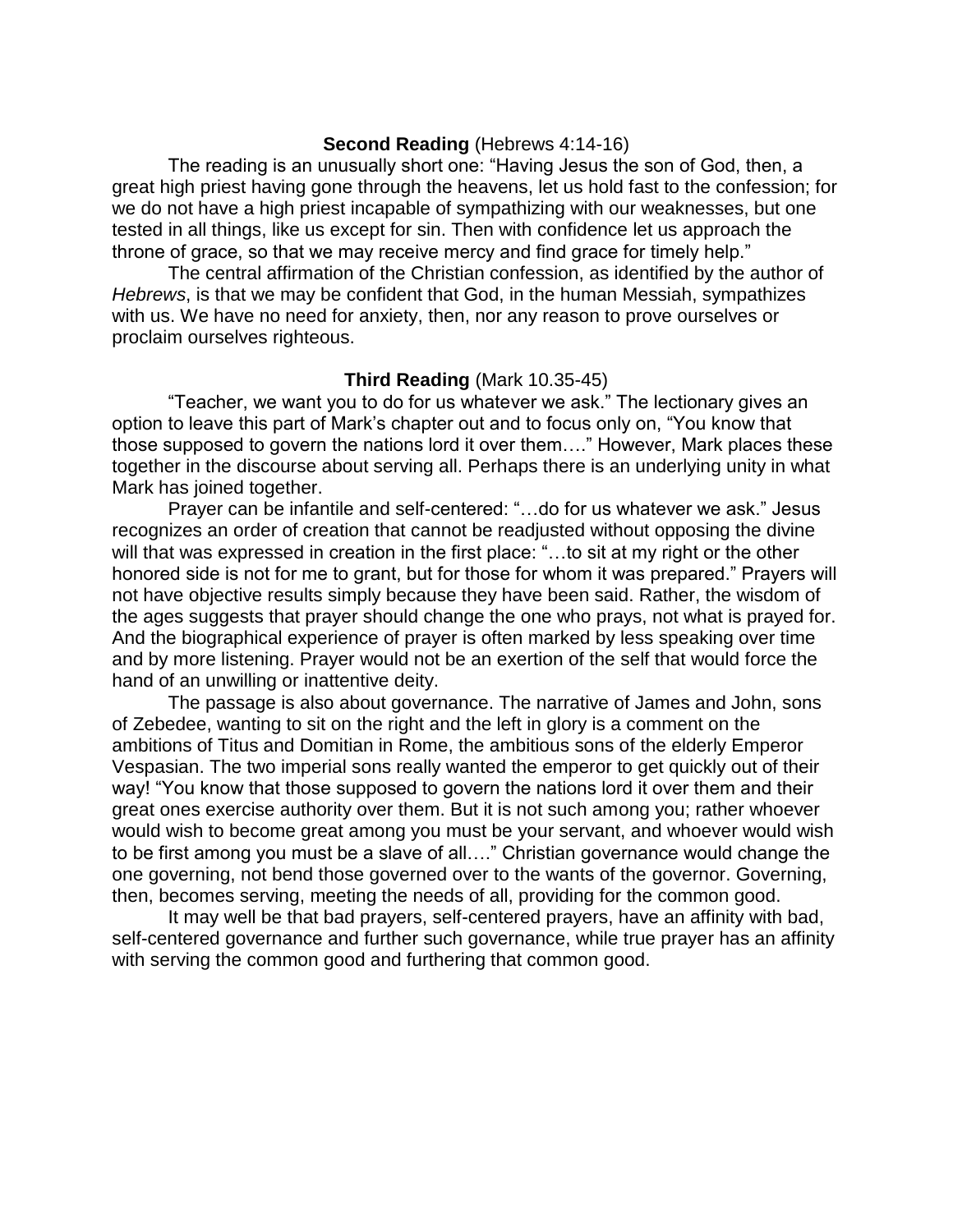# **Poem**

*At breakfast this A.M., a woman's T-shirt with a Superman-logo on it occasioned a discussion between Larry and me of our childhood memories of superheroes. That led me to recall this recent rendering about the Lone Ranger and Tonto.*

*Blessings,*

*Tom*

# *A Tale of Two Stories*

As the boy listened over the magic of radio waves, the story, episode by episode, fit itself together and settled itself in memory.

> *The sole survivor of a Texas Ranger squad, ambushed by bandits, found and nursed back to life by an original American, he became "the masked rider of the plains," defending the good, bringing to justice the bad.*

*His six-gun fired silver bullets fashioned by a hermit monk. He disarmed the black-hatted bad guys by shooting the guns from their grips. "Oh, my hand!" they'd always cry.*

*Each adventure ending with a hearty "Hi yo, Silver," riding further west into the setting sun.*

The old veteran, scarred and mended from life's long lessons, pondered:

*Tonto. What was his story? The famed Texas Rangers, created to drive his people from their thousand-year land. And his people's story? Their buffalo slaughtered, villages burned, men and horses killed, survivors driven to reservation styled concentration camps.*

He hefted the two stories, testing their weight: The child's beguiling lie. The seasoned man's hurting-healing truths.

Tom Keene September 9, 2018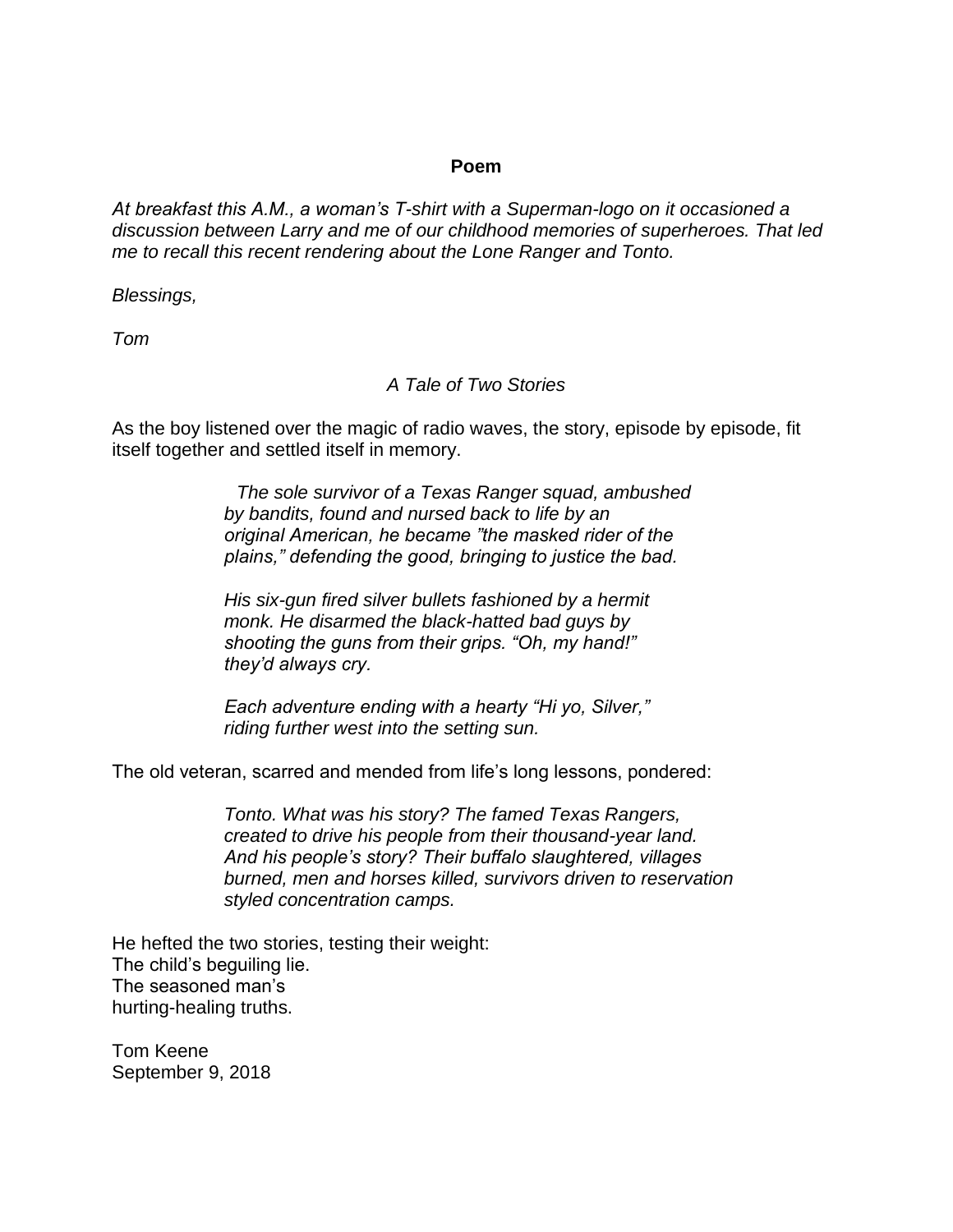# **The Sexual Abuse and Coverup Crisis-–Beyond Blaming it on Gay Priests**

By Beth Garascia

September 2018

Archbishop Carlo Vigano, former apostolic nuncio to the US, has blamed the sexual abuse of minors described most recently by the Pennsylvania grand jury report released on August 14 on gay priests. Several US bishops such as Madison's Robert Morlino have agreed. Such claims should be emphatically rejected.

As the National Catholic Reporter stated in its September 7-20 issue, "The fact – and studies have established the fact – is that the assault of children within the church structure is no more the product of gay culture than the assault of children within families, where most of it occurs, is a product of heterosexual culture." One of these studies is the 2011 John Jay College of Criminal Justice study, commissioned by the U.S. Conference of Catholic Bishops. Members of the clergy who blame the recently documented sexual abuse on gay priests appear to be trying to deflect any responsibility the hierarchy has for the scandal. Some Church leaders kept the names of accused abusers secret in order to avoid scandal. They placed the reputation of the Church institution above the welfare of its children and hid behind the power, privilege, and entitlement of clericalism.

I am heartbroken by the grievous harm done to victims, many of whom were children. Lamentation and sorrow for what happened and a search for the entire truth are called for. The first question many lay Catholics ask is "Should I stay or should I go?" Although I'm quite angry with the men who are responsible for the abuse, those who shielded them, and the structure which allowed this to happen, I also know many holy priests and have been consistently inspired over the years by Catholics with whom I've been in community.

In addition, I have read and been influenced by the stories of many saints as have most Christians I know. I've personally answered this question about whether or not to remain in the Church many times in the decades of my adult Catholic life. We are, after all, a Church of saints as well as sinners, and, as such, we all need forgiveness.

I return to several essential truths – I am the Church; I am a Catholic lay Marianist in the depth of my being, so leaving would essentially mean not worshipping with my community on Sundays. I would still have the same fundamental values of loving God and neighbor, working for social justice, and connecting with people of faith, many of whom are lay Marianists, but would give up the Eucharist, which is so important to my spiritual life. It's clear to me that I stay.

I agree with Church officials such as Cardinal Blase Cupich of Chicago who have called for a change in Church structure as well as new procedures for reporting abuse. In his letter to members of the Archdiocese of Chicago, he mentioned the closed system of the Church and the clericalist mindset as factors which lead to abuse. Cardinal Daniel N. DiNardo of Galveston-Houston, President of the USCCB, has also called for greater transparency. Cardinal Cupich's call for change and Cardinal DiNardo's call for transparency should be heeded. Since power is never willingly relinquished by those who have it, lay people must take leadership in demanding these changes.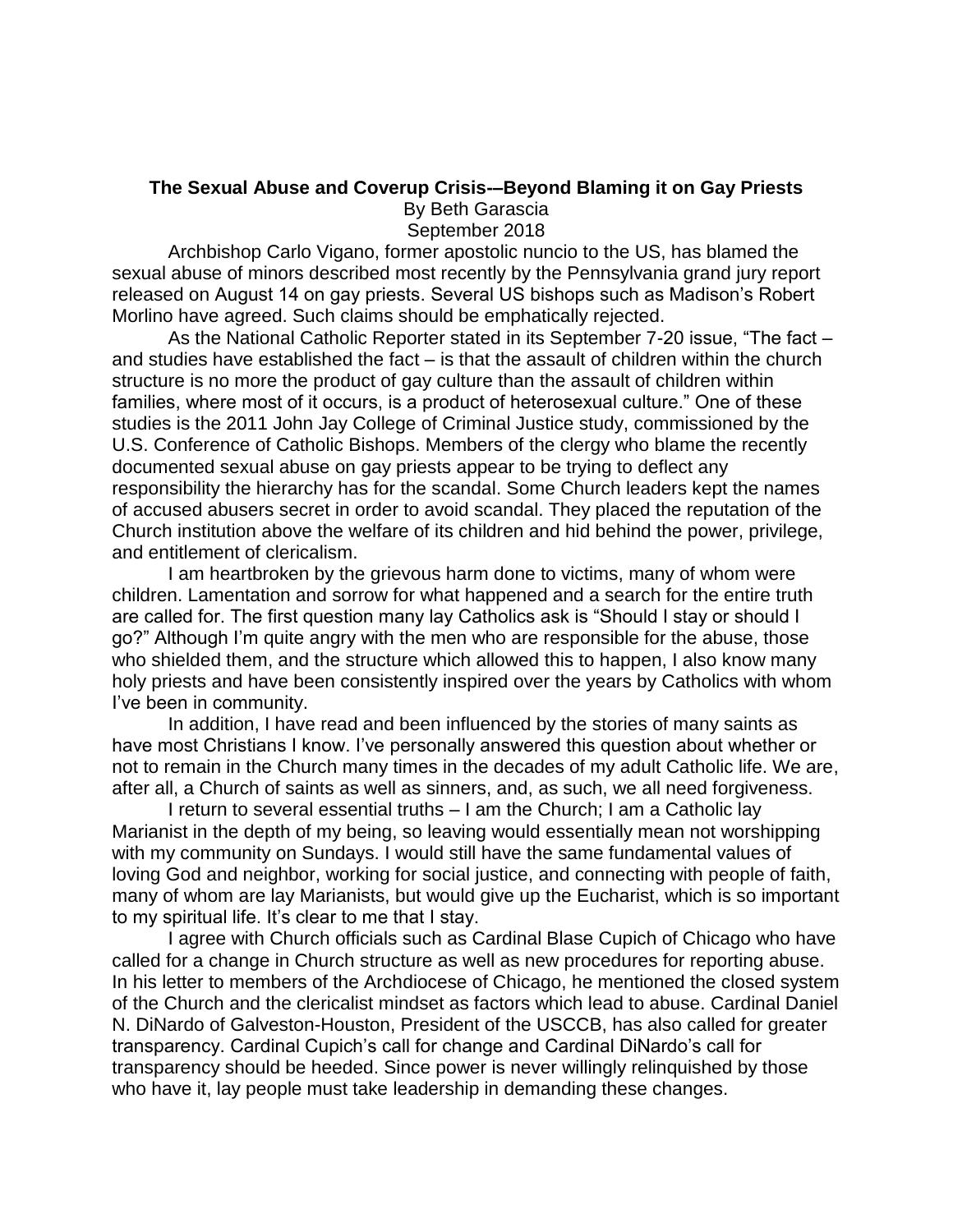In my opinion, there are three areas of Church life which need to be reconsidered:

**First, there should be an examination of the belief taught by the Magisterium that priests "possess the authority to act in the power and place of Christ Himself."** (CCC 1548). This belief bestows symbolic power on priests which leads to an undermining of their accountability. The belief of the Church that priests are on an ontologically higher plane of being and "possess the authority to act in the place of Christ Himself." is foundational to its hierarchical system and is the underpinning of clericalism.

In his August 20 letter to the faithful, Pope Francis states that clericalism "not only nullifies the character of Christians, but also tends to diminish and undervalue the baptismal grace that the Holy Spirit has placed in the heart of our people." Putting priests on a pedestal allows them to believe they are above the law and prevents lay people from taking full responsibility for moral decision making. It prevents many Catholics from living in a community of equals, something that we in the Marianist Family find essential and can offer as a charism to the rest of the Church.

**Second, research also needs to be done on the Church's doctrines on gender, sexuality, and the body**, which are outdated and cause harm to not only to LGBTQ persons but to the entire Church community. Ilia Delio summarizes these teachings beautifully. She states that the Church teaches that "women are intellectually inferior to men and the source of sin; that sex and sexuality are inferior qualities of human personhood and need to be closely monitored, as these can easily lead to sin; that the corruptible body needs to be disciplined and subjugated to the spirit." The Magisterium's teaching in this area is out of date, out of sync with nature and oriented toward the past, not the future. Deep listening to psychologists and sociologists will be fruitful for those who are responsible for these doctrines.

**Third, mandatory celibacy needs to be reexamined**. The Church first proclaimed this doctrine at the Second Lateran Council held in 1139, so married priests were part of our tradition at the beginning of the history of our community of faith. What's more, exceptions allowing them are still made. If, as we are also taught, celibacy is a charism, it shouldn't necessarily be connected to the priesthood, which is also a gift. Finally, if we turn to the witness of other Christian denominations, we see holy married ministers, women, and LGBT persons doing an outstanding job of leading their congregations.

The sexual abuse of children by clerics whom they were taught to trust must never happen again. If this is to become a reality, the Church as we know it must undergo radical change and we in the Marianist Family can offer our experiences in MLC's and the Marianist emphasis on the discipleship of equals as small seeds which may grow into some important changes.